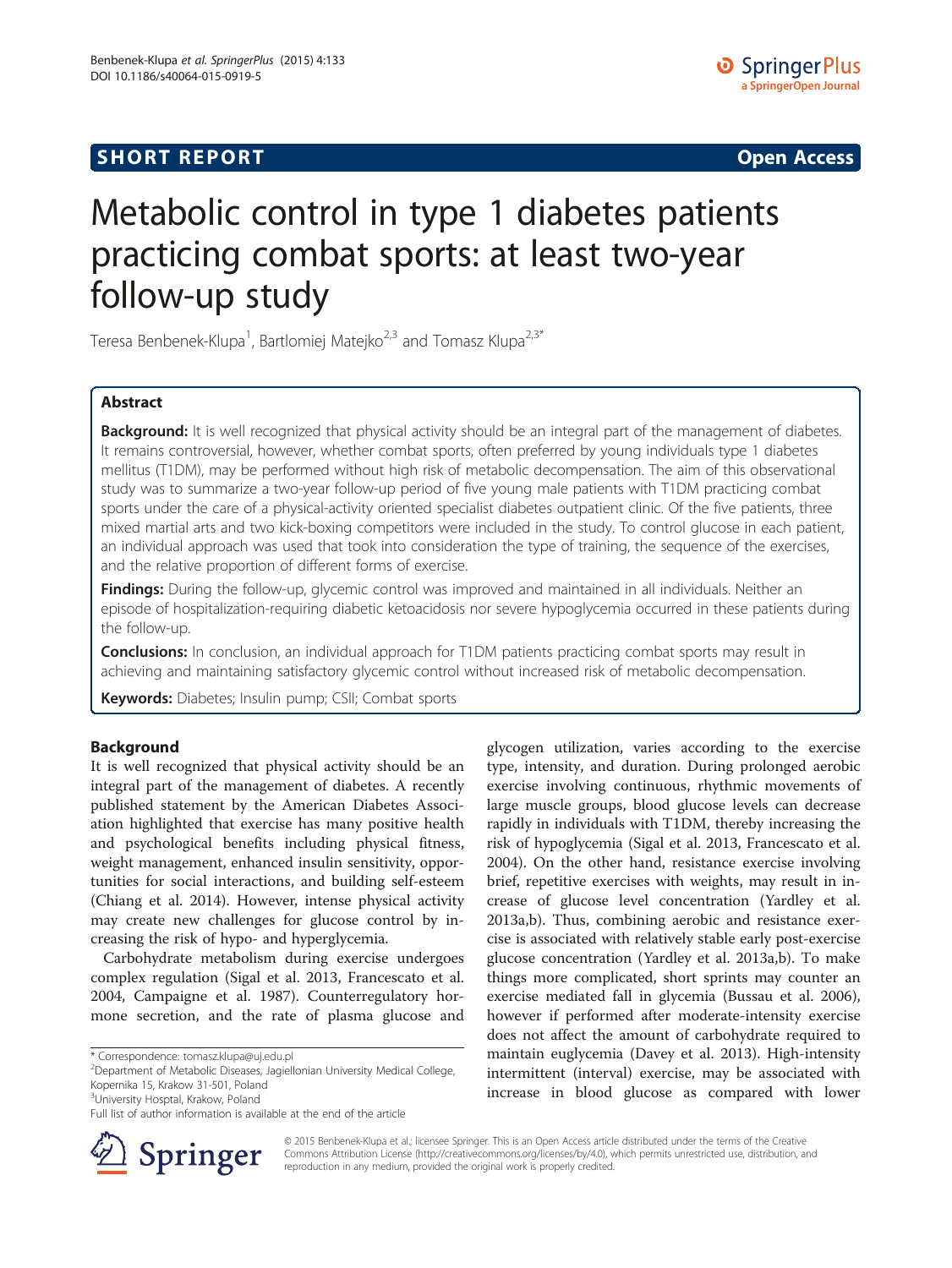intensity aerobic exercise (Sigal et al. [2013](#page-4-0), Davey et al. [2013](#page-4-0), Guelfi et al. [2005](#page-4-0), Guelfi et al. [2007,](#page-4-0) Harmer et al. [2007](#page-4-0)).

Even considering these potential issues, there are a wide range of so-called "safe sports" that may be recommended for individuals with T1DM. It remains controversial, however, whether combat sports, often preferred by young individuals with T1DM, may be performed without high risk of metabolic decompensation. Combat sports require all above-mentioned forms of training (i.e., aerobic, resistance, and high-intensity intermittent activity) in variable combinations. In addition, they increase the risk of injury, often are related to high emotional stress.

#### **Objective**

The aim of this retrospective study was to summarize the results observed during a follow-up period of at least two years for five T1DM patients practicing combat sports under the care of physical-activity oriented diabetes outpatient clinic.

## Patients and methods

Out of five patients, three were mixed martial arts (MMA) competitors and two were kick-boxing competitors. Before referral to specialist outpatient unit, all patients were treated by local diabetologists. The reason for the referral in each patient was high blood glucose variability. The major problem indicated by all individuals was glucose management following the training or competition fights.

At the beginning of the follow-up, all the patients were re-educated in the field of general principles of functional insulin therapy. With regard to glucose control, an individual approach for each patient was used, that took into consideration the type of the training (aerobic, resistance, intermittent intensive aerobic), the sequence of the exercises, and the relative proportion of different forms of exercise (Sigal et al. [2013\)](#page-4-0). During the training sessions, performing resistance exercise before aerobic exercise was preferred (Sigal et al. [2013](#page-4-0), Yardley et al. [2012](#page-4-0)). For resistance training sessions, longer, multiple sets of exercises and repetitions were advised rather than single set (15 min on the multi-gym machine) of exercise (Turner et al. [2015](#page-4-0)).

Special attention was paid to the post-combat glucose management. The suggested post-fight intervention was established on an individual basis and depended upon the fight course, and for MMA, the proportion of grappling versus striking techniques used.

In general, in the case of post-fight hyperglycemia, the correction bolus was used. However, the insulin dose was reduced by about one half of that usually given to a patient for hyperglycemia due to other factors (for example, if the patient did not have proper insulin/food dosing). In addition, in the case of patients on personal insulin pumps the insulin dose was increased by 20–30% (in relation to regular rate of basal insulin infusion) for 3–4 hours after the fight, than reduced by 20–40% for the night following the fight (to avoid hypoglycemia due to regeneration of glycogen storages).

For patients on MDI, if the post-fight hyperglycemia persisted after first correction bolus (as stated above), additional correction bolus was administered. The dose of basal insulin was reduced by 30–40% for the night following the fight.

Patients were not prescribed any medications other then insulin that could significantly affect glycemia.

For all individuals training included 2–3 hours of intense exercises per day. The number of both training and competition fights varied widely among studied patients. Patients reported average 6.7 of fights per week (range: 2/ day – 3/week) and 5.4 fights per year (range: 1–9/year) for training and competition fights, respectively.

The clinical data of 5 patients practicing combat sports were compared at the end of follow-up period with the data of 16 patients, who were referred to our clinic during last 4 years, for whom data from at least two years of follow up were available, and who declared physical activity of less than hour a day with exclusion of combat sports. They were matched with respect to age, sex, HbA1c at referral. To compare two groups we used Mann–Whitney U-test. The Fisher's exact test were used for categorical variables. P-values <0.05 were considered significant. Statistical analysis was carried out using Statistica PL version 10.0 (StatSoft Inc, Tulsa, OK, USA).

## Results and discussion

The clinical characteristics for all study participants are summarized in Table [1](#page-2-0).

During the follow-up period of two years, glycemic control, as measured by glycated hemoglobin (HbA1c), was improved and maintained in all individuals. The blood glucose (BG) variability, as measured by the standard deviation of mean blood glucose level (hand blood glucometer data), was diminished. The number of symptomatic hypoglycemic episodes observed in each patient was also reduced. Of importance, there were no episodes of severe hypoglycemia, nor were there episodes of hospitalization-requiring metabolic decompensation (diabetic ketoacidosis) that occurred during the follow-up. Interestingly, the improvement of glycemic control was achieved with a lower total daily insulin dose (per kg of body weight) as the basal/prandial insulin dose was decreased in these patients.

Table [2](#page-3-0) summarizes the comparison of selected clinical data of patients practicing combat sports with the cohort of patients who were referred to our specialist center during the same period of time (2011–2012) and who declared physical activity of less than hour a day with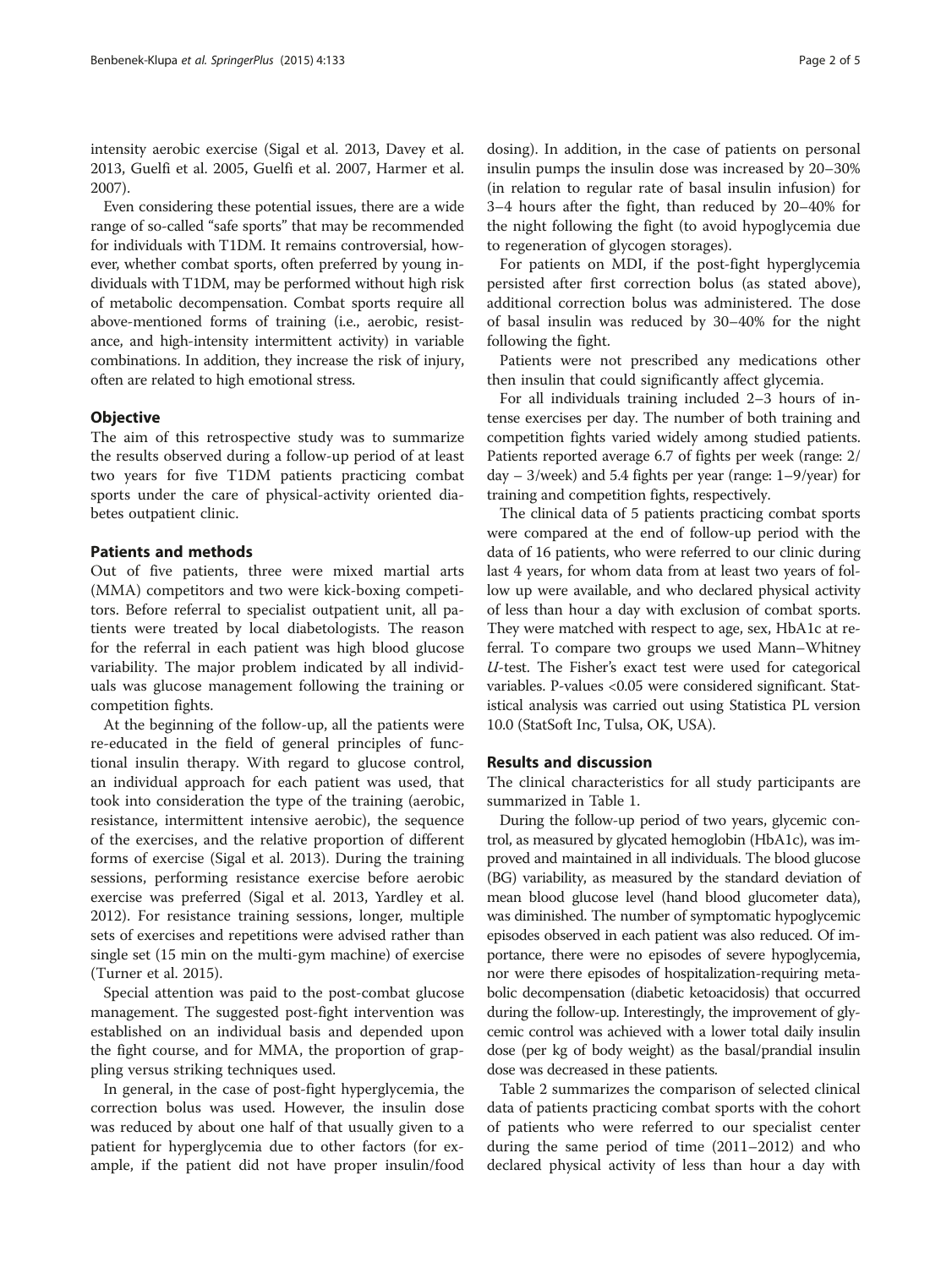<span id="page-2-0"></span>

| Table 1 Clinical characteristics of study participants at the beginning and end of the follow-up period |  |  |  |
|---------------------------------------------------------------------------------------------------------|--|--|--|
|---------------------------------------------------------------------------------------------------------|--|--|--|

| <b>Patient number</b>                                                                                                                                     | $\mathbf{1}$   | $\overline{2}$ | 3            | 4              | 5            |
|-----------------------------------------------------------------------------------------------------------------------------------------------------------|----------------|----------------|--------------|----------------|--------------|
| Sex (M-male, F-female)                                                                                                                                    | M              | M              | M            | M              | M            |
| Age at the onset of follow-up (years)                                                                                                                     | 18             | 23             | 34           | 26             | 31           |
| Diabetes duration at the onset of follow-up (years)                                                                                                       | $\overline{7}$ | 13             | 12           | 9              | 18           |
| Sport type                                                                                                                                                | <b>MMA</b>     | Kick-boxing    | Kick-boxing  | <b>MMA</b>     | <b>MMA</b>   |
| Duration of sport practice (years)                                                                                                                        | $\overline{4}$ | $\overline{7}$ | 12           | 9              | 14           |
| Diabetes treatment method (MDI/CSII)                                                                                                                      | <b>MDI</b>     | CSII           | <b>MDI</b>   | CSII           | <b>MDI</b>   |
| Duration of the follow-up (months)                                                                                                                        | 25             | 38             | 24           | 36             | 35           |
| HbA1c at the beginning of the follow-up (%, mmol/mol)                                                                                                     | 8.4 (68)       | 8.2(66)        | 8.6 (70)     | 7.6(60)        | 7.9 (63)     |
| HbA1c at the end of the follow-up                                                                                                                         | 7.8 (62)       | 7.6(60)        | 7.4(57)      | 7.3(56)        | 7.1(54)      |
| Mean glucose level from glucometer memory at the<br>beginning of the follow-up (mg/dL) with standard deviation (mg/dL)                                    | $198 \pm 84$   | $189 \pm 92$   | $212 \pm 89$ | $174 \pm 76$   | $182 \pm 81$ |
| Mean glucose level from glucometer memory at the end of the<br>follow-up (mg/dL) with standard deviation (mg/dL)                                          | $179 \pm 62$   | $171 \pm 68$   | $163 \pm 64$ | $152 \pm 52$   | $139 \pm 63$ |
| Number of symptomatic hypoglycemia/week at the beginning of<br>the follow-up (4 weeks data)                                                               | 8.1            | 10.1           | 8.7          | 6.2            | 12.3         |
| Number of symptomatic hypoglycemia/week at the end of the<br>follow-up (4 weeks data)                                                                     | 4.2            | 6.0            | 2.1          | 4.2            | 6.1          |
| Number of hospitalizations due to metabolic decompensation<br>(severe hypoglycemia or acidosis) during the 2 years prior to the<br>beginning of follow-up | $\overline{0}$ | 3              | $\mathbf{1}$ | $\overline{0}$ |              |
| Number of hospitalizations due to metabolic decompensation<br>(severe hypoglycemia or acidosis) during follow-up                                          | $\mathbf{0}$   | $\mathbf 0$    | $\Omega$     | $\mathbf{0}$   | $\Omega$     |
| Mean number of BG measurements/day at the beginning of follow-up                                                                                          | 3.1            | 4.2            | 2.9          | 5.4            | 6.1          |
| Mean number of BG measurements/day at the end of follow-up                                                                                                | 10.2           | 9.1            | 8.1          | 9.3            | 12.4         |
| Total daily insulin dose/kg at the beginning of follow-up (IU/kg)                                                                                         | 0.71           | 0.57           | 0.68         | 0.53           | 0.55         |
| Total daily insulin dose at the end of follow-up (IU/kg)                                                                                                  | 0.55           | 0.53           | 0.51         | 0.52           | 0.47         |
| % Prandial insulin at the beginning of follow-up                                                                                                          | 46             | 53             | 58           | 62             | 66           |
| % of total daily insulin amount given as prandial doses at the end<br>of the follow-up                                                                    | 56             | 58             | 62           | 66             | 68           |

Grey background: data from the onset of the follow-up.

White background: data from the end of the follow-up.

Abbreviations used are: mixed martial arts (MMA), multiple daily injections (MDI), continuous subcutaneous insulin infusion (CSII), glycated hemoglobin (HbA1c), blood glucose (BG).

exclusion of combat sports. The groups were matched for age, sex, initial HbA1c. At the end of the follow up there were no differences between the groups with respect to HbA1c, however patients practicing combat sports performed more self blood glucose measurements to achieve the same level of glycemic control. The dose of insulin per kg was significantly lower in patients performing combat sports.

We were able to achieve and maintain satisfactory metabolic control in T1DM patients practicing combat sports in our two-year follow-up study. Whilst it has been reported that any type of competition can increase the risk of metabolic decompensation in T1DM patients (Sigal et al. [2013](#page-4-0), Murillo et al. [2010,](#page-4-0) Macknight et al. [2009](#page-4-0), Jimenez et al. [2007\)](#page-4-0), combat sports may be especially challenging in these patients. Combat sports are quite unpredictable as far as physiological responses are concerned (Chaabène et al. [2014,](#page-4-0) Bridge et al. [2009](#page-4-0)). The physiological response, including secretion of counterregulatory hormones, may depend on whether the combat is official or simulated, and whether the competitor loses or wins (Chaabène et al. [2014,](#page-4-0) Bridge et al. [2009](#page-4-0)). This is why T1DM patients practicing combat sports require an individual approach that takes the "sociophysiology of combat" into consideration.

The improvement in metabolic control in study participants may also be related to more frequent self-monitoring of blood glucose (SMBG) at the end of follow-up in comparison to the onset of the study. There is no doubt that the number and timing of SMBG should be established on the basis of individual needs of T1DM patients. For example, individuals practicing combat sports may have the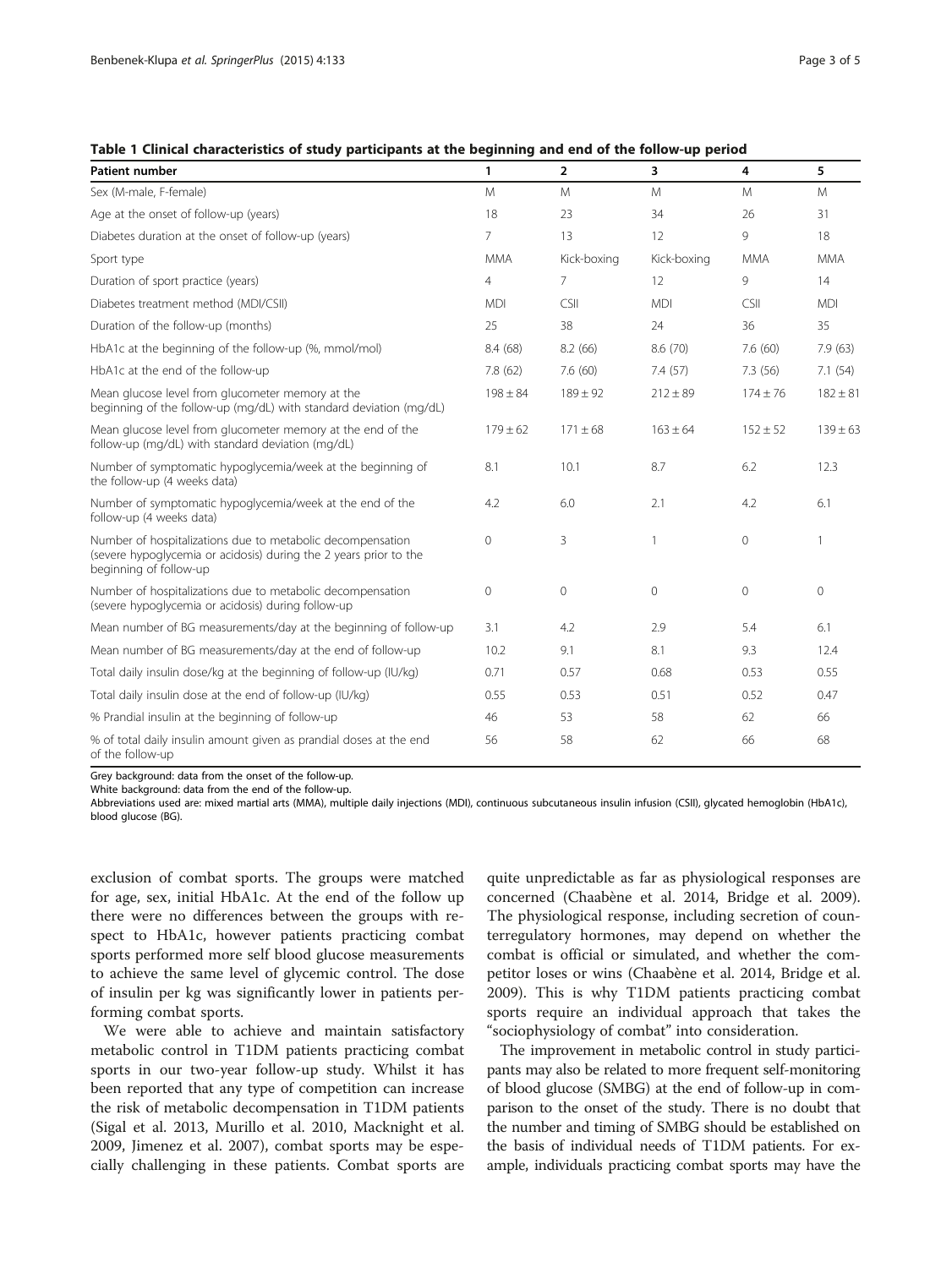| <b>Variables</b>                                  | At the beginning of the follow up<br>(practicing combat sport vs others) | P value                  | At the end of the follow up<br>(practicing combat sports vs others) | P value |
|---------------------------------------------------|--------------------------------------------------------------------------|--------------------------|---------------------------------------------------------------------|---------|
| Number [N]                                        | 5 vs 16                                                                  | $\overline{\phantom{a}}$ | $5 \text{ vs } 16$                                                  |         |
| Sex [M/F]                                         | M                                                                        | $\overline{\phantom{a}}$ | M                                                                   |         |
| Age [years]                                       | $26.4 + 5.7$ vs $26.1 + 7.4$                                             | 0.8357                   | $28.4 + 5.7$ vs $28.1 + 7.4$                                        | 0.8357  |
| CSII/MDI [N/N]                                    | 2/3 vs 12/4                                                              | 0.2800                   | 2/3 vs 12/4                                                         | 0.2800  |
| $HbA1c$ [%]                                       | 8.1 vs 7.6                                                               | 0.2824                   | 7.4 vs 7.4                                                          | 0.5071  |
| Mean glycaemia from glucometer<br>memory [mg/dl]  | $191 + 13$ vs $165 + 45$                                                 | 0.1213                   | $161 + 14$ vs $171 + 40$                                            | 0.6006  |
| SD of glycaemia from glucometer<br>memory [mg/dl] | $84 + 6$ vs $73 + 23$                                                    | 0.1662                   | $62 + 5$ vs $73 + 25$                                               | 0.3783  |
| Mean number of BG measurements/day [N]            | $4.3 \pm 1.3$ vs $5.1 \pm 1.9$                                           | 0.4068                   | $9.8 + 1.5$ vs $4.9 + 1.3$                                          | 0.0011  |
| Insulin dose [IU/kg]                              | $0.6 \pm 0.1$ vs $0.7 \pm 0.2$                                           | 0.1728                   | $0.5 \pm 0.0$ vs $0.7 \pm 0.2$                                      | 0.0082  |

<span id="page-3-0"></span>Table 2 Comparison of selected clinical data collected during follow up of patients practicing combat sports vs. controls

Legend: CSII - Continuous Subcutaneous Insulin Infusion, MDI - Multiple Daily Injections, SD – Standard Deviation, BG – Blood Glucose.

highest requirement for SMBG (Chiang et al. [2014,](#page-4-0) Sigal et al. [2013,](#page-4-0) Klonoff et al. [2008\)](#page-4-0).

Of interest, the majority of our patients were treated with Multiple Daily Injections (MDI) rather then Continuous Subcutaneous Insulin Infusion (CSII) via an insulin pump; despite the fact that it has previously been shown that CSII may be superior to MDI in post-exercise glycemic control (Yardley et al. [2013a,b](#page-4-0)). Individuals who refused to switch to CSII pointed to the increased risk of infusion-site related injury during combat (or need of very frequent infusion sets change that would increase the cost of CSII based management).

Finally, the improvement of glucose control was achieved with a lower insulin dose per kg of body weight. This insulin therapy optimization was probably achieved due to a lower basal/prandial insulin ratio in these patients (lower percentage total daily insulin amount given as basal doses vs prandial doses). We have shown previously that higher basal/bolus ratio may lead to impairment of the ability to perceive early symptoms of hypoglycemia. This might be especially dangerous for sport-practicing T1DM patients causing them to keep higher mean blood glucose levels (Matejko et al. [2013](#page-4-0)).

We have compared the selected clinical data of patients practicing combat sports with matched controls – patients declaring physical activity of less than hour a day with exclusion of combat sports. There were no significant differences between the groups, which may indicated that practicing combat sports itself may not lead to the deterioration of glycemic control. One should, however, underline, that our study was of retrospective and observational nature, thus drawing definite conclusions concerning the effects of combat sport on glycemic control should wait until prospective, randomized studies are performed.

The glycemic control in patients performing combat sports was also similar to that achieved in larger cohort

of patients with type 1 diabetes (7.4%) treated in our Department (Matejko et al. [2015](#page-4-0)).

Undoubtedly the major limitation of our study is sample size. The small number of analyzed patients did not allow us to perform reasonable statistical analysis comparing the clinical data before and after the observation. Thus, we have presented the individual data for each study participant.

It is worth underlining, that one can not interpret the outcomes of our analysis as an indication that combat sports may lead to improvement in glycemic control in Type 1 Diabetes patients – our data simply suggest that it is possible to achieve and maintain satisfactory glycemic control despite practicing fighting sports.

Despite these limitations, to our knowledge, this is the first long-term observation concerning T1DM patients practicing combat sports.

## Conclusions

An individual approach for T1DM patients practicing combat sports may result in achieving and maintaining satisfactory glycemic control without increased risk of metabolic decompensation. It is worth emphasizing that a team with expertise in the field of physical activity in diabetes should closely manage such T1DM patients. Prospective, randomized studies are required to confirm findings based on our retrospective analysis.

#### Competing interests

The authors declare that they have no competing interests.

#### Authors' contributions

TBK: study design, research data, writing the manuscript. BM: critical review of the manuscript, data analysis. TK: writing the manuscript, project coordination, final approval of the manuscript. All authors read and approved the final manuscript.